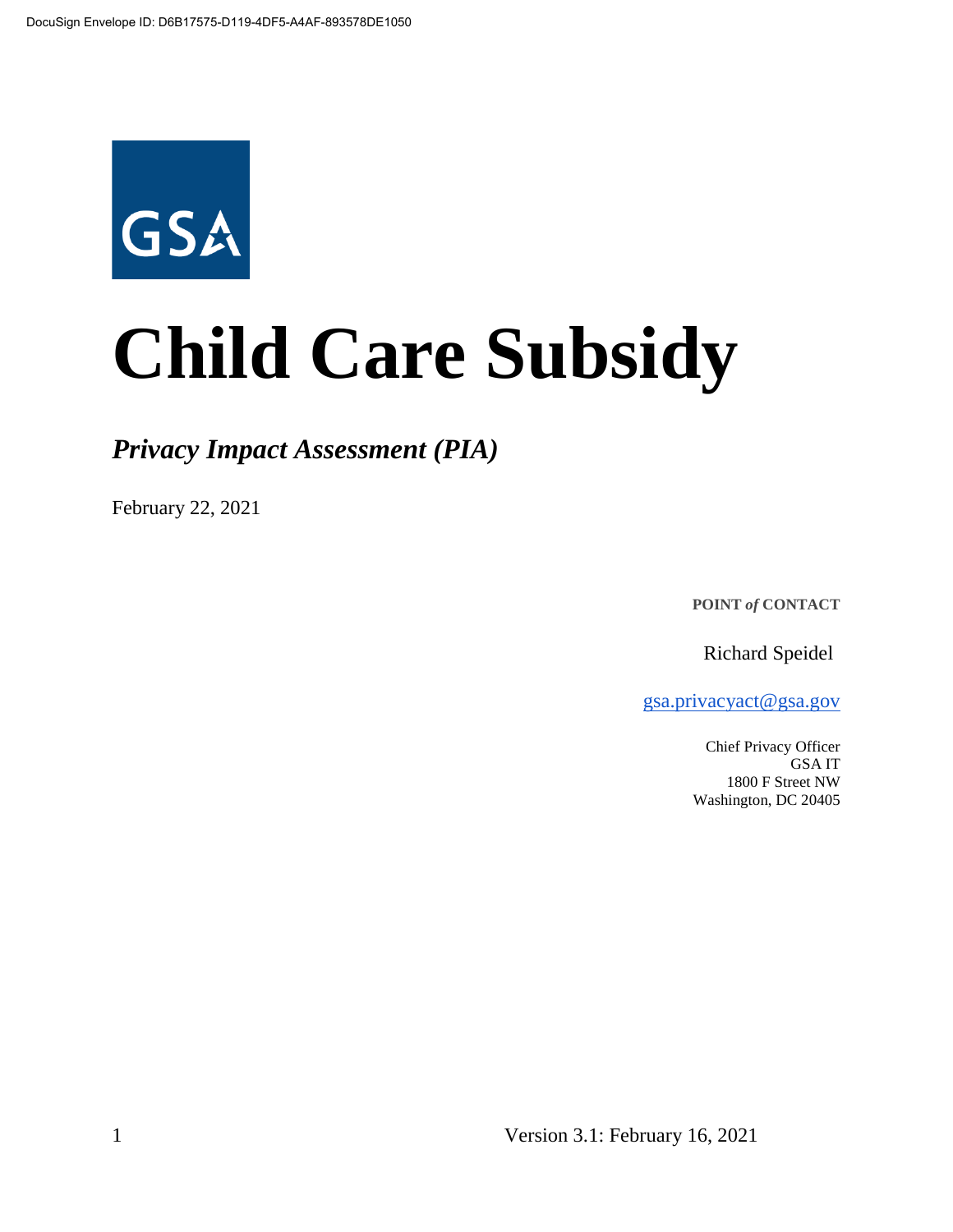## **Instructions for GSA employees and contractors:**

This template is designed to help GSA employees and contractors comply with the  $E$ -Government Act of 2002, Section 208. GSA conducts privacy impact assessments (PIAs) for electronic information systems and collections in accordance with CIO 1878.3 Developing and Maintaining Privacy Threshold Assessments, Privacy Impact Assessments, Privacy Act Notices, and System of Records Notices. The template is designed to align with GSA business processes and can cover all of the systems, applications, or projects logically necessary to conduct that business.

The document is designed to guide GSA Program Managers, System Owners, System Managers, and Developers as they assess potential privacy risks during the early stages of development and throughout the system, application, or project's life cycle.

The completed PIA shows how GSA builds privacy protections into technology from the start. Completed PIAs are available to the public at gsa.gov/pia.

Each section of the template begins with a statement of GSA's commitment to the Fair Information Practice Principles (FIPPs), a set of eight precepts that are codified in the Privacy Act of 1974.

**Please complete all sections in italicized brackets and then delete the bracketed guidance, leaving only your response.** Please note the instructions, signatory page, and document revision history table will be removed prior to posting the final PIA to GSA's website. **Please send any completed PIAs or questions to gsa.privacyact@gsa.gov.**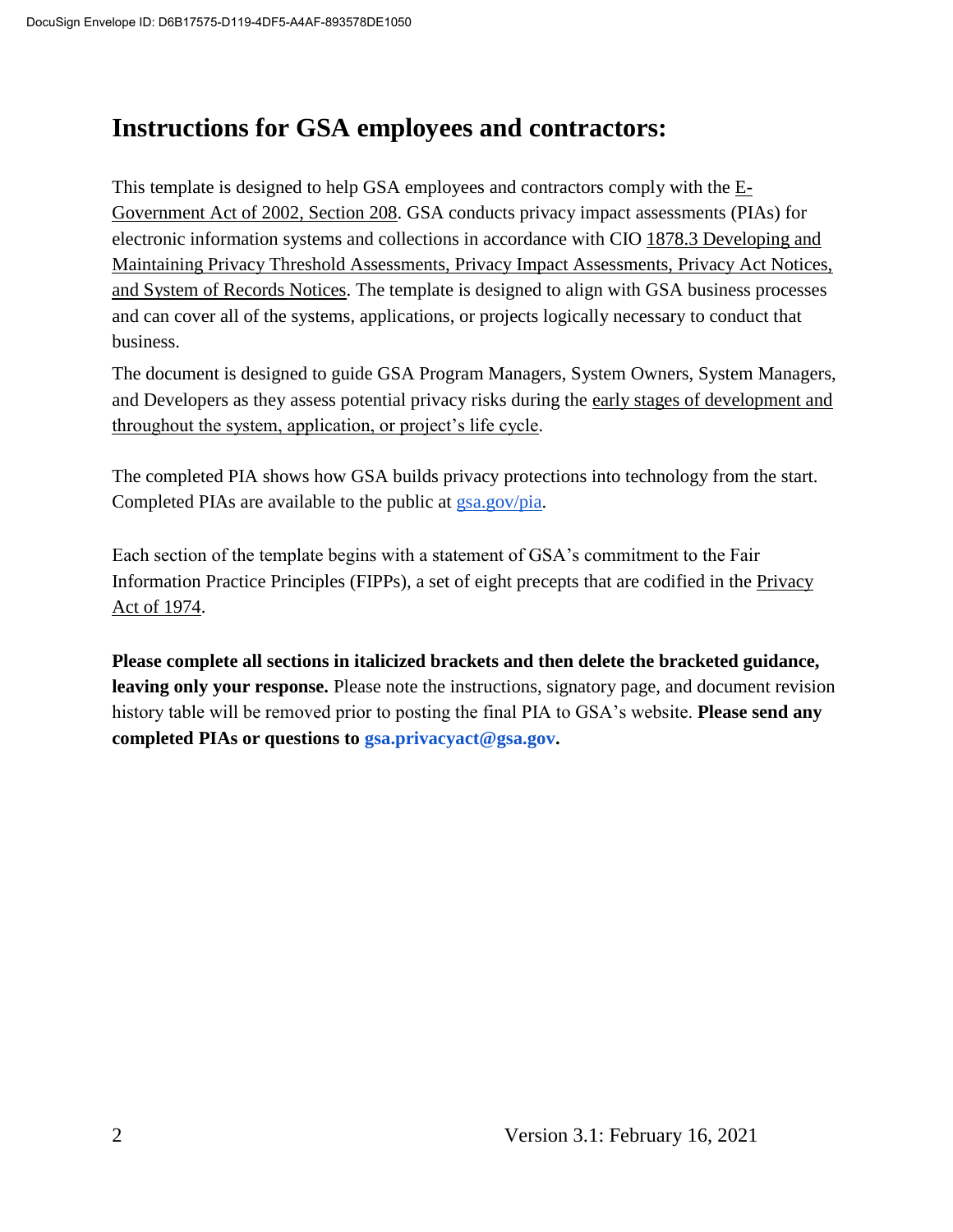# **Stakeholders**

Name of Information System Security Manager (ISSM):

- Nate Ciano, nathaniel.ciano@gsa.gov
- Donald Gehl, donald.gehl@gsa.gov

Name of Program Manager/System Owner:

● Mark Vogelgesang - Mark.vogelgesang@gsa.gov

## **Signature Page**

Signed:

-DocuSianed by:

 $\frac{1}{2}$ Information System Security Manager (ISSM)

-DocuSigned by:

 $\frac{1}{2}$ 

Program Manager/System Owner

-DocuSigned by:

 $\frac{1}{2}$ 

Chief Privacy Officer (CPO) - Under the direction of the Senior Agency Official for Privacy (SAOP), the CPO is responsible for evaluating the PIA and ensuring the program manager/system owner has provided complete privacy-related information.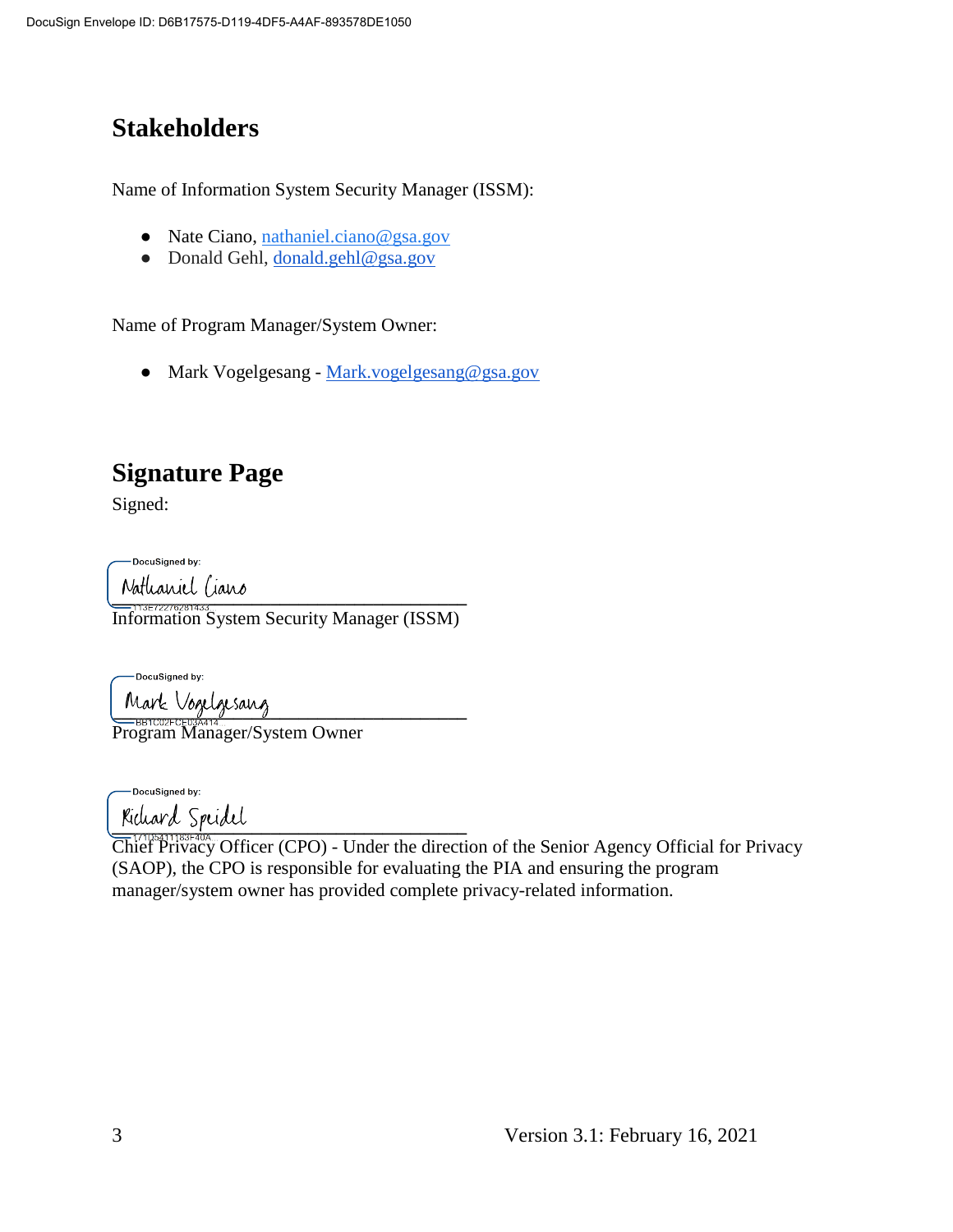#### **SECTION 1.0 PURPOSE OF COLLECTION**

1.1 What legal authority and/or agreements allow GSA to collect, maintain, use, or disseminate the information?

1.2 Is the information searchable by a personal identifier, for example a name or Social Security number? If so, what Privacy Act System of Records Notice(s) applies to the information being collected?

1.3 Has an information collection request (ICR) been submitted to or approved by the Office of Management and Budget (OMB)? If yes, provide the relevant names, OMB control numbers and expiration dates.

1.4 What is the records retention schedule for the information system(s)? Explain how long and for what reason the information is kept.

#### **SECTION 2.0 OPENNESS AND TRANSPARENCY**

2.1 Will individuals be given notice before the collection, maintenance, use or dissemination and/or sharing of personal information about them? If not, please explain.

#### **SECTION 3.0 DATA MINIMIZATION**

3.1 Why is the collection and use of the PII necessary to the project or system?

3.2 Will the system create or aggregate new data about the individual? If so, how will this data be maintained and used?

3.3 What controls exist to protect the consolidated data and prevent unauthorized access?

3.4 Will the system monitor members of the public, GSA employees, or contractors?

3.5 What kinds of report(s) can be produced on individuals?

3.6 Will the data included in any report(s) be de-identified? If so, how will GSA aggregate or de-identify the data?

#### **SECTION 4.0 LIMITS ON USES AND SHARING OF INFORMATION**

4.1 Is the information in the system, application, or project limited to only the information that is needed to carry out the purpose of the collection, maintenance, use, or dissemination?

4.2 Will GSA share any of the information with other individuals, Federal and/or state agencies, or private sector organizations? If so, how will GSA share the information?

4.3 Is the information collected directly from the individual or is it taken from another source? If so, what is the other source(s)?

4.4 Will the system, application, or project interact with other systems, either within GSA or outside of GSA? If so, what other system(s), application(s) or project(s)? If so, how? If so, is a formal agreement(s) in place?

#### **SECTION 5.0 DATA QUALITY AND INTEGRITY**

5.1 How will GSA verify the information collection, maintenance, use, or dissemination for accuracy and completeness?

#### **SECTION 6.0 SECURITY**

6.1 Who or what will have access to the data in the project? What is the authorization process for access to the project?

6.2 Has GSA completed a system security plan (SSP) for the information system(s) supporting the project?

6.3 How will the system be secured from a physical, technical, and managerial perspective?

6.4 Are there mechanisms in place to identify and respond to suspected or confirmed security incidents and breaches of PII? If so, what are they?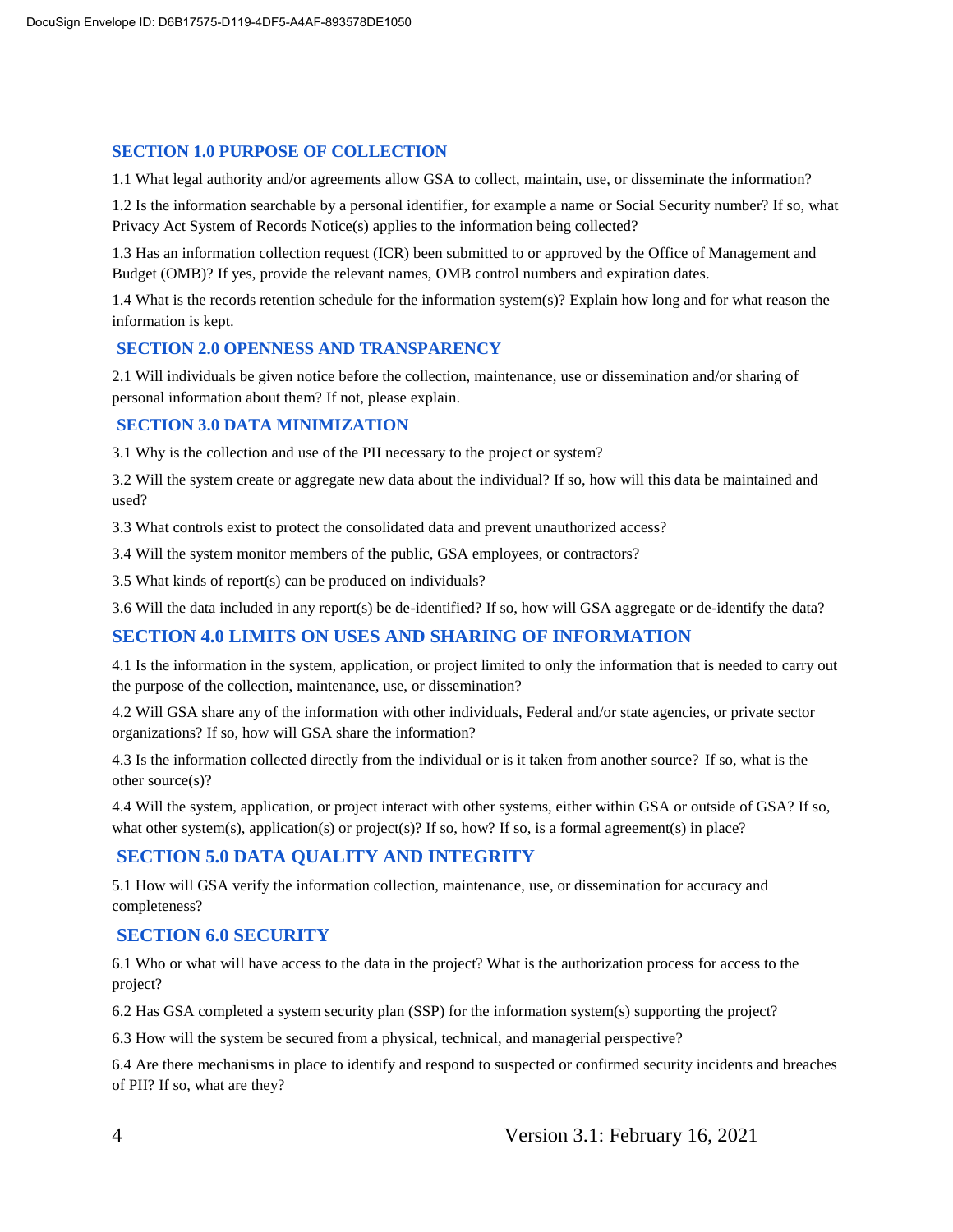#### **SECTION 7.0 INDIVIDUAL PARTICIPATION**

7.1 What opportunities do individuals have to consent or decline to provide information? Can they opt-in or opt-out? If there are no opportunities to consent, decline, opt in, or opt out, please explain.

7.2 What procedures allow individuals to access their information?

7.3 Can individuals amend information about themselves in the system? If so, how?

#### **SECTION 8.0 AWARENESS AND TRAINING**

8.1 Describe what privacy training is provided to users, either generally or specifically relevant to the project.

#### **SECTION 9.0 ACCOUNTABILITY AND AUDITING**

9.1 How does the system owner ensure that the information is being used only according to the stated practices in this PIA?

#### **Document purpose**

This document contains important details about *[system, application, or project].* To accomplish its mission *[GSA office]* must, in the course of *[program name]*, collect personally identifiable information (PII) about the people who use such products and services. PII is any information<sup>[1]</sup> that can be used to distinguish or trace an individual's identity like a name, address, or place and date of birth.

GSA uses Privacy Impact Assessments (PIAs) to explain how it collects, maintains, disseminates, uses, secures, and destroys information in ways that protect privacy. This PIA comprises sections that reflect GSA's privacy policy and program goals. The sections also align to the Fair Information Practice Principles (FIPPs), a set of eight precepts codified in the Privacy Act of 1974.[2]

#### **A. System, Application, or Project Name:**

Child Care Subsidy (CCS)

#### **B. System, application, or project includes information about:**

Federal employees and their families that request financial assistance who have children enrolled, or who will be enrolled, in licensed or accredited family care homes or child care centers.

#### **C. For the categories listed above, how many records are there for each?**

8,290 Child Care Providers 17,443 Child Care Recipients/ Family Members (Spouse, guardian, etc) 309,682 Support Cases/ Applications/ Recertifications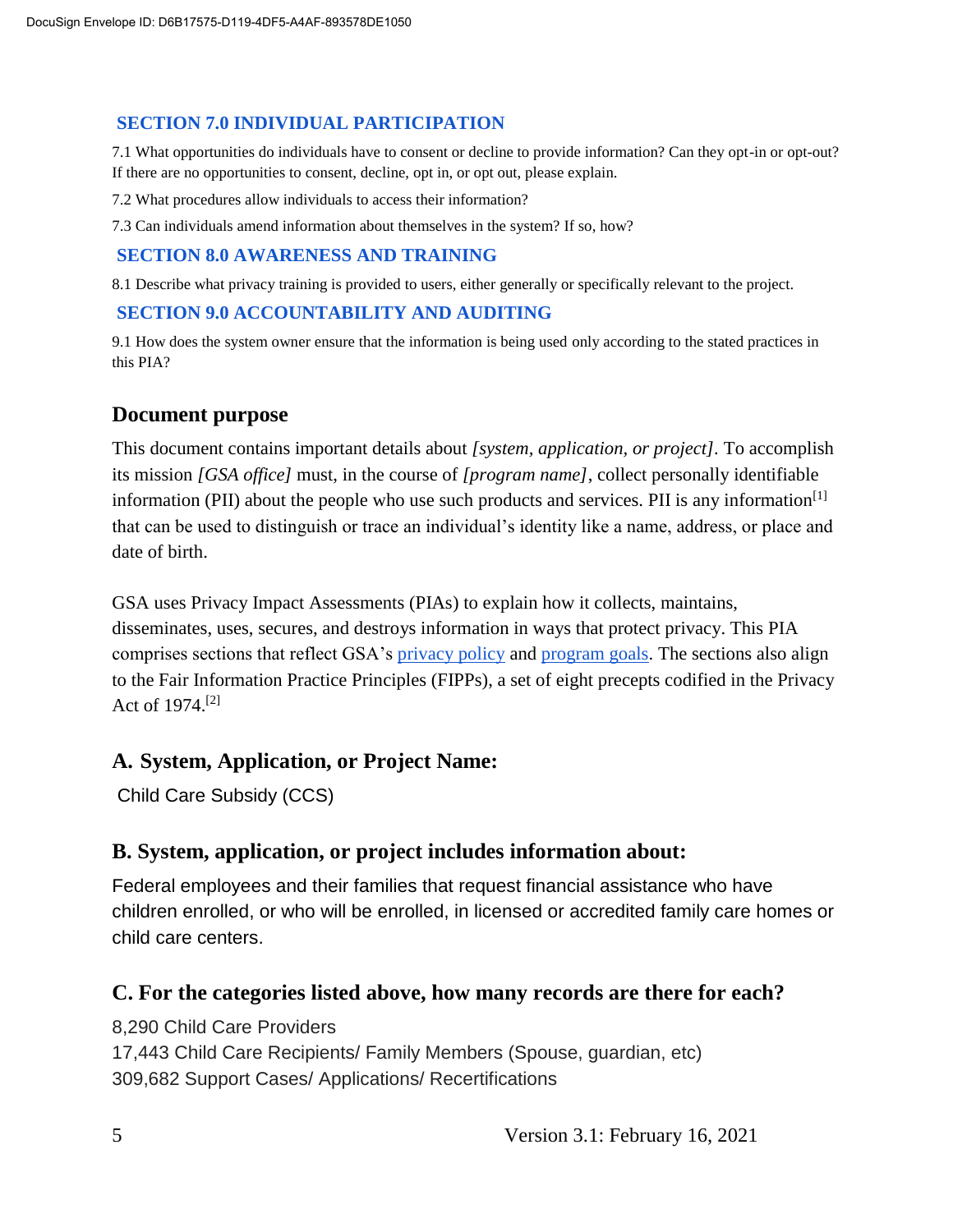#### **D. System, application, or project includes these data elements:**

- Full Name
- Personal address
- Personal or work Phone number
- Social Security Number
- Agency Name
- Spouse or Partner Full Name
- Child(ren) enrolled
- Power of Attorney (POA) or Guardian (if different than Parent / Spouse)
- Childcare Provider
	- Name, e.g. Kindercare Arlington
	- Address
	- E-mail Address
	- Fax Number
	- Phone number

#### **Overview**

The Child Care Subsidy Administration Program, Pegasys Financial Services Financial Information & Operations Division, USDA - Office of the Chief Financial Officer use Child Care Subsidy (CCS) to administer the child care subsidy program and pay invoices to child care providers for eligible Members/Employees participating in the child care subsidy program. USDA pays the difference between the actual costs and the family portion. The Eligibility and Invoice Processing subsystem is used to manage and maintain case files and process invoice payments for the US Coast Guard and GSA families participating in the Child Care Subsidy program. The FM and HR IT Services Division owns the application and manages all activities associated with the operations and maintenance of the IT solution.

Forms are submitted via email by the Members/Employees for the participating agencies requesting child care support and USDA CCS program administrators enter the documentation into the CCS Document Management subsystem. Upon approval, the data is hand-entered into the Eligibility and Invoice Processing subsystem to allow for invoices to be processed on behalf of the beneficiary.

Childcare Family Applicant Forms for GSA employees (link)

- $\bullet$  OPM Form 1643 (link)
- Application Addendum

Child Care Family Form Attachments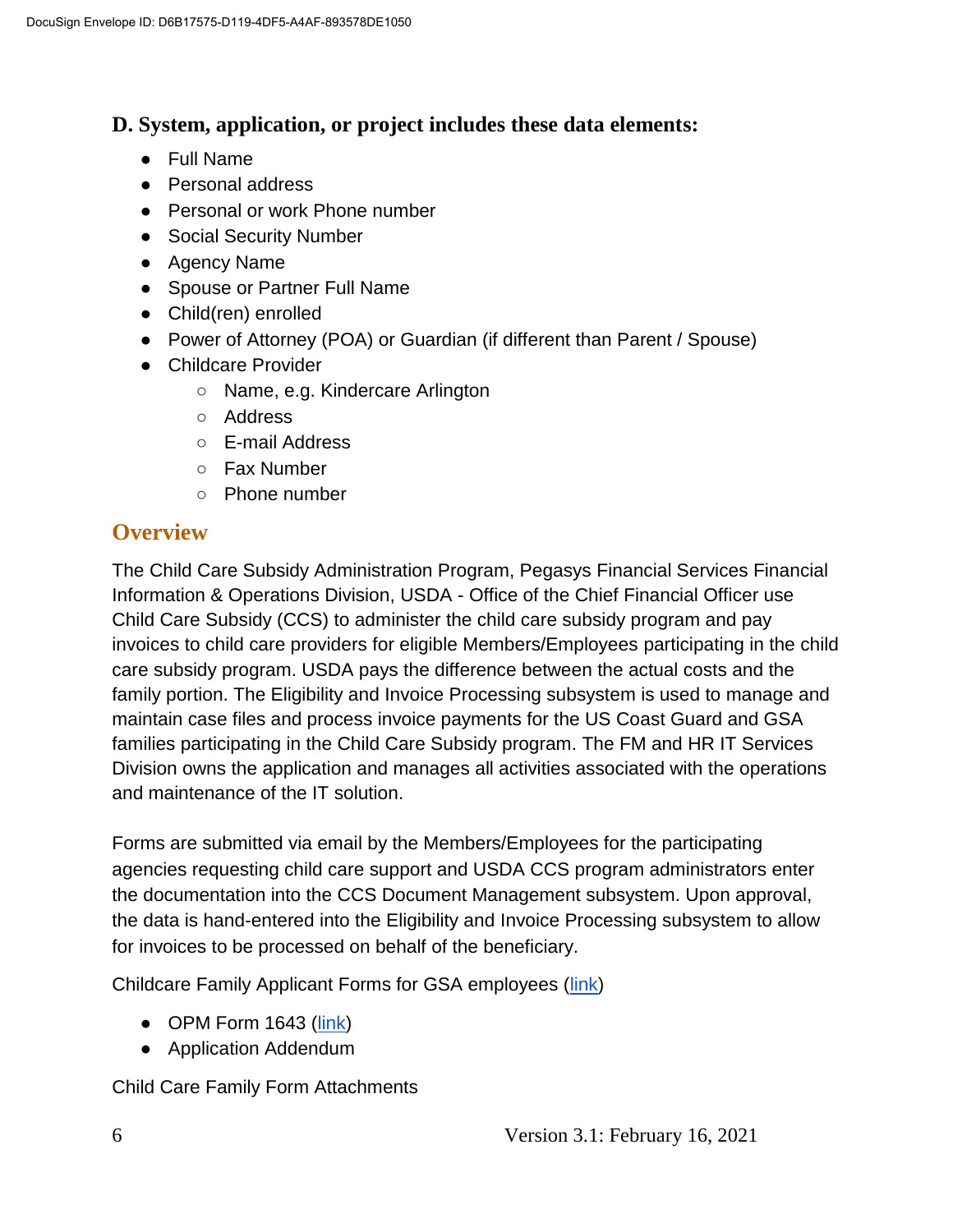- Current Employee Pay & Leave Statement
- Current Employee Federal Tax Return Form-1040
- Current Spouse/Partner Pay Statements for a minimum of 15 consecutive days and/or their most current student school schedule and the GSA Certification of Higher Education Form 2015-11 (Mandatory as applicable – Included within this package)
- Federal Tax Return Form-1040 for Spouse/Partner (Mandatory as applicable, if filed separately)
- Provider Application OPM 1644 (link)
- A copy of Child Care Provider's License, Letter of Registration or Accreditation **Certificate**

Child Care Provider Forms/ Attachments

- Provider Application OPM 1644 (link)
- Copy of Childcare Provider's License
- Letter/ Certificate of Accreditation

The system records the service information for Agency Employees and is available to them upon request. The records are retained for 7 years.

## **SECTION 1.0 PURPOSE OF COLLECTION**

*GSA states its purpose and legal authority before collecting PII.*

#### **1.1 What legal authority and/or agreements allow GSA to collect, maintain, use, or disseminate the information?**

CCS is not an external facing system; instead it is an internal system of record to track CCS teams to review the records related to requests to provide child care.

5 CFR 792.204 - Agency responsibilities; reporting requirement. Used by the Child Subsidy Program for tracking the utilization of funds. The SSN is captured to identify the Member/Employee and enable the reporting of the subsidy for GSA Employees on federal tax returns reported out of the GSA payroll system. The collection of information is also authorized by Section 643 of Public Law 106-58.

**1.2 Is the information searchable by a personal identifier, for example a name or Social Security Number? If so, what System of Records Notice(s) apply/applies to the information?**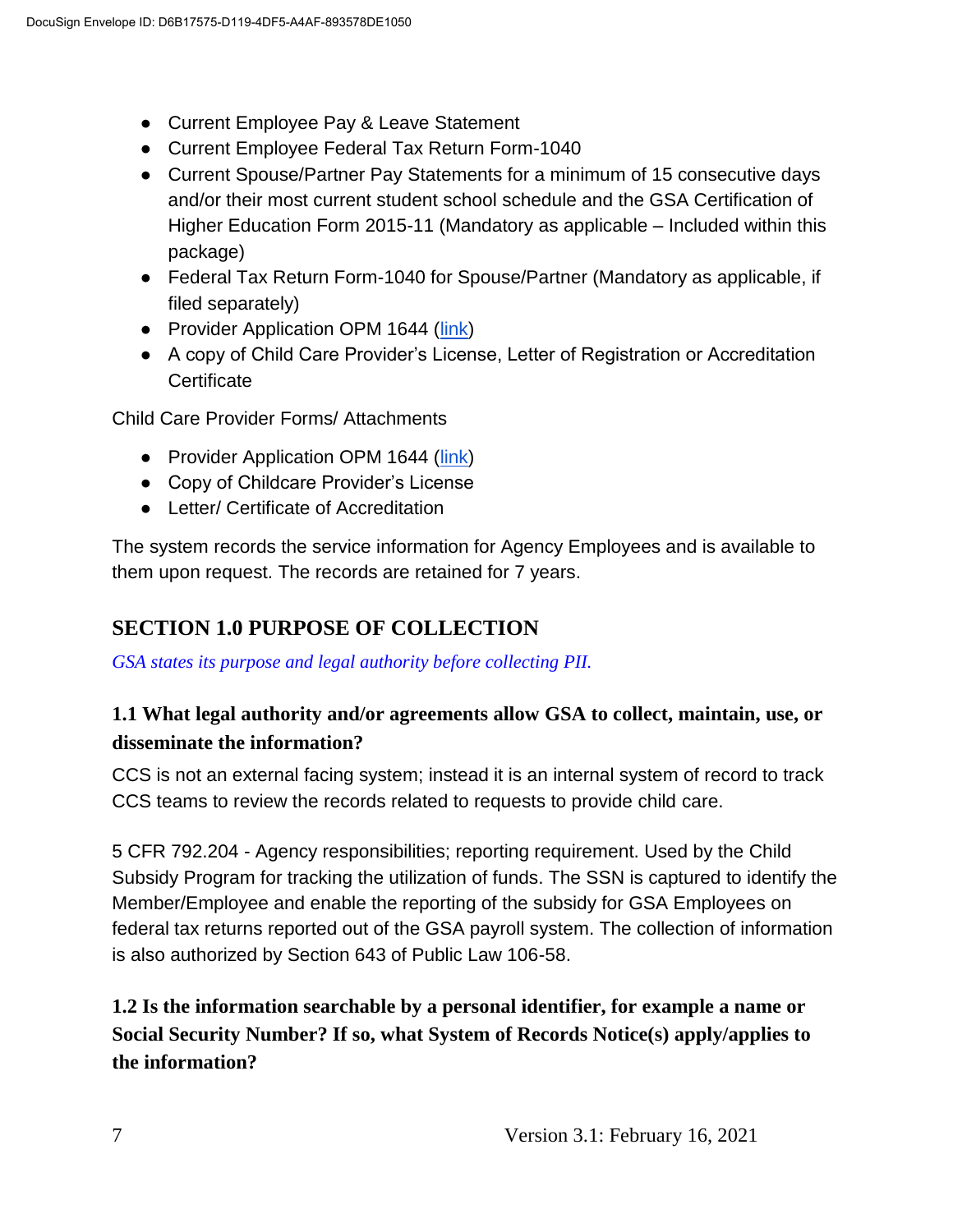Records may be retrieved by Agency employee names, Agency name, email address and case number. Retrieval can also be performed using a text search, and using name or email address as the search criterion. The Child Care Subsidy program is covered under FR-2008-04-25 (link). System is also covered under GSA-OCIO-3, "GSA Enterprise Organization of Google Applications and SalesForce.com".

## **1.3 Has an Information Collection Request (ICR) been submitted to or approved by the Office of Management and Budget (OMB)? If yes, provide the relevant names, OMB control numbers, and expiration dates.**

No, OMB's ICR process is not applicable to GSA's CCS as it is not an information collection activity.

## **1.4 Has a records retention schedule been approved by the National Archives and Records Administration (NARA)? Explain how long and for what reason the information is retained.**

Records will be archived in accordance with their disposition schedule. GSA records that do not have an approved disposition schedule will be retained until disposition authority is obtained from NARA in accordance with Implementing Schedules under 36 CFR 1226.14.

Additionally for internal reporting and handling of records on these transactions with other agencies:

GRS 04.2/130 (DAA-GRS-2013-0007-0012) Personally identifiable information extracts.

Description: "System-generated or hardcopy print-outs generated for business purposes that contain Personally Identifiable Information.

Legal citation: OMB M-07-16 (May 22, 2007), Attachment 1, Section C, bullet "Log and Verify."

Temporary. Destroy when 90 days old or no longer needed pursuant to supervisory authorization, whichever is appropriate.

GRS 04.2/140 (DAA-GRS-2013-0007-0013) Personally identifiable information extract logs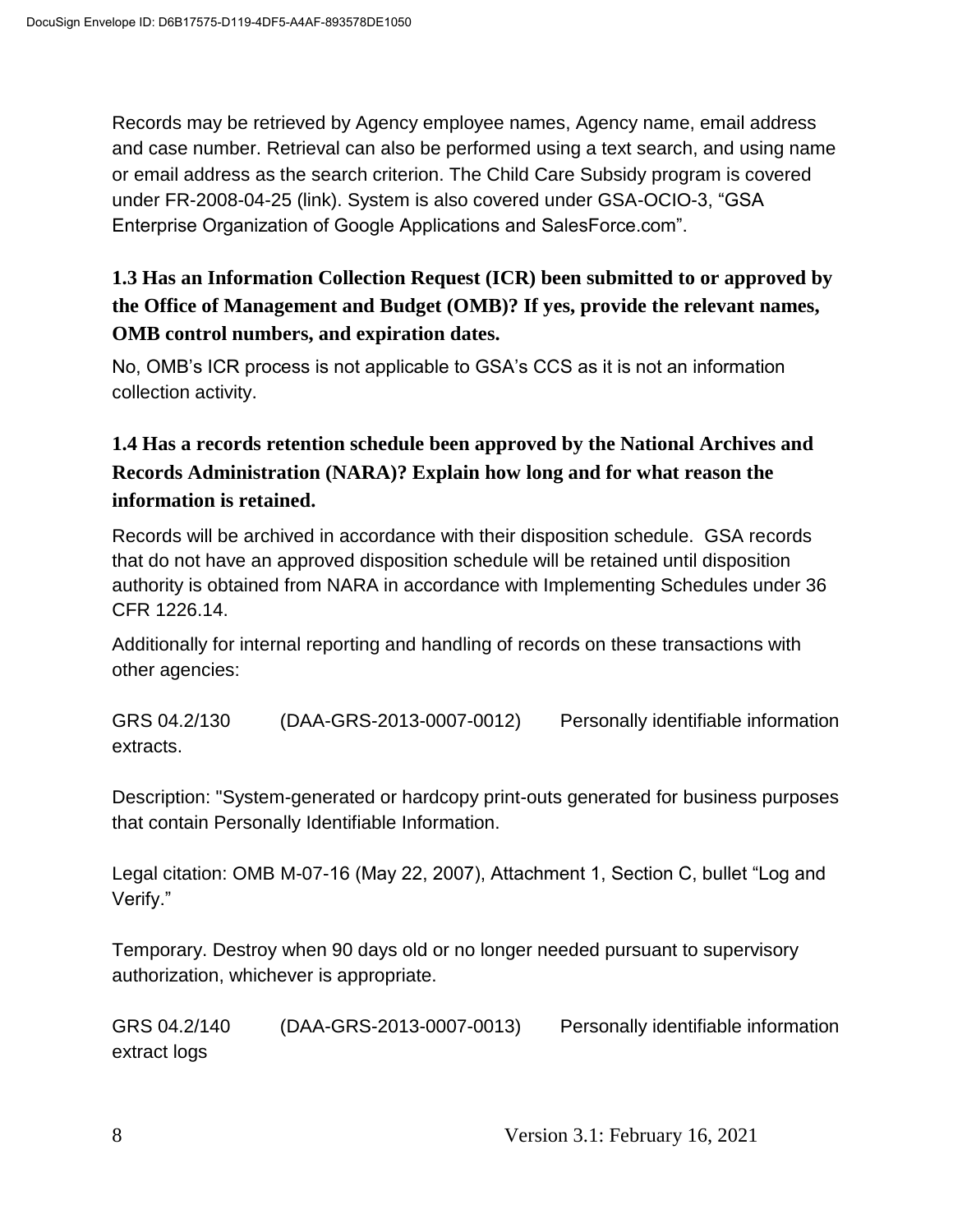Description: "Logs that track the use of PII extracts by authorized users, containing some or all of: date and time of extract, name and component of information system from which data is extracted, user extracting data, data elements involved, business purpose for which the data will be used, length of time extracted information will be used. Also includes (if appropriate): justification and supervisory authorization for retaining extract longer than 90 days, and anticipated disposition date.

## **SECTION 2.0 OPENNESS AND TRANSPARENCY**

*GSA is open and transparent. It notifies individuals of the PII it collects, maintains, uses or disseminates as well as how it protects and shares it. It provides straightforward ways for individuals to learn how GSA handles PII.*

#### **2.1 Will individuals be given notice before the collection, maintenance, use or dissemination of personal information about themselves? If not, please explain.**

Information is voluntarily provided by the individual involved or provided to GSA by the individual via email. Individuals supply the information they believe is needed to resolve their inquiry and permit follow-up contact by the Government.

## **SECTION 3.0 DATA MINIMIZATION**

*GSA limits PII collection only to what is needed to accomplish the stated purpose for its collection. GSA keeps PII only as long as needed to fulfill that purpose.*

#### **3.1 Why is the collection and use of the PII necessary to the system, application, or project?**

There are certain eligibility rules and prescribed child care programs involved with the Child Care Subsidy Program as defined here - https://www.opm.gov/policy-dataoversight/worklife/dependent-care/#url=Child-Care-Subsidy The application process requires the entry of the individual data in order to determine eligibility. In addition, the Social Security Number is required to report the subsidy on the employee's W-2 form.

Each agency that offers child care subsidy benefits creates its own guidelines for administration. For example, USDA administers the programs on behalf of those agencies, following their established guidelines. GSA hosts the system that USDA uses to manage the program.

**3.2 Will the system, application, or project create or aggregate new data about the individual? If so, how will this data be maintained and used?**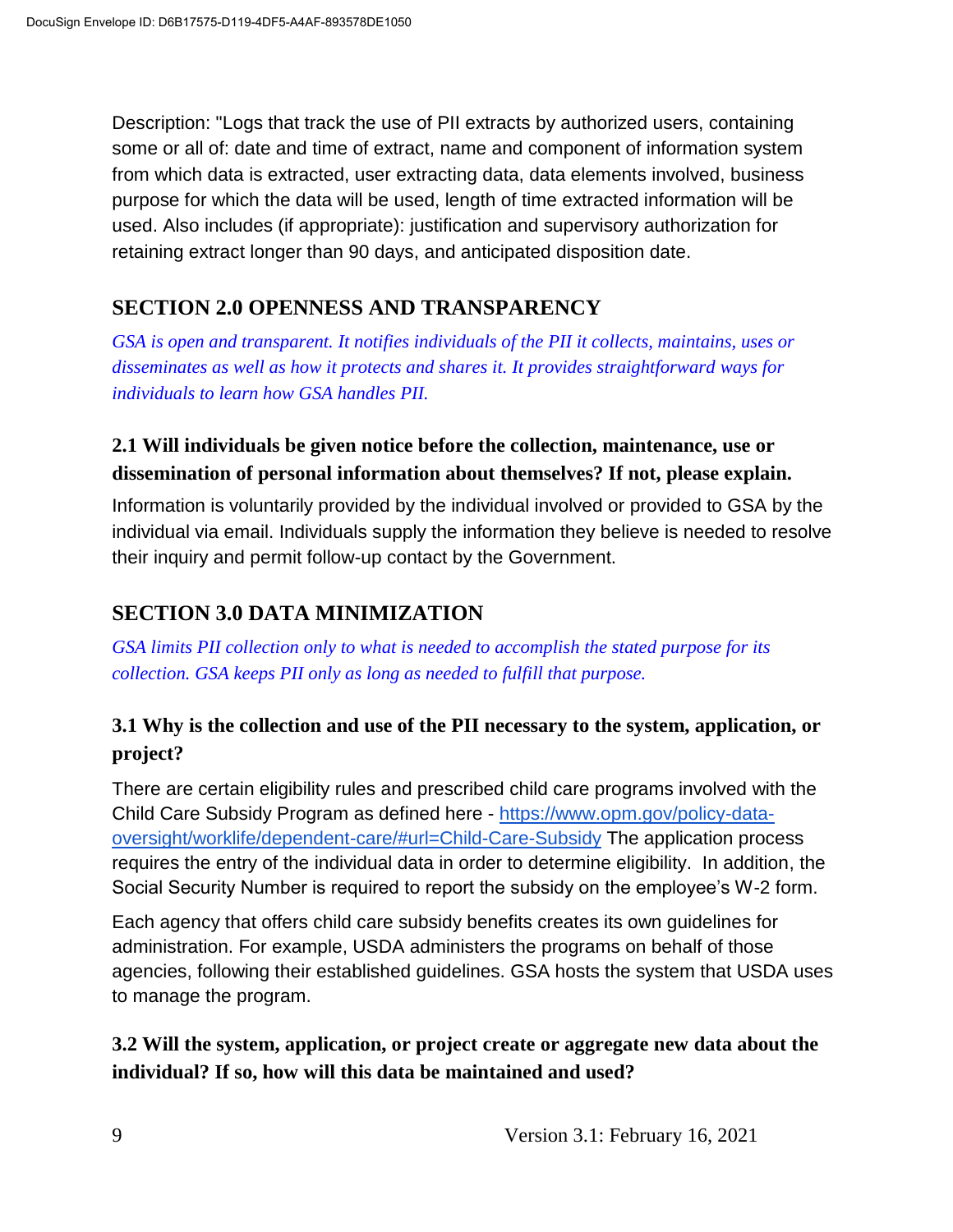*[Today's systems and applications can often derive new data or create previously unavailable data about an individual through aggregation. The mosaic theory posits that disparate pieces of information, though not individually sensitive, can become sensitive when combined with other pieces of information that could result in unforeseen harm to individuals if misused.*

*Put another way, aggregation is taking various data elements and turning them into a composite to form another type of data, e.g., tables or data arrays. This composite may be different from the source information. Discuss whether the system will aggregate or derive data. In addition, discuss how this information will be maintained and used. If any new data should be considered PII, include those fields. For example, explain any new, unique identifier that is linkable back to a user.]*

CCS does not aggregate or create new data about individuals that could be used to identify individuals. All the data stored and provided by the requester is needed to process their request.

#### **3.3 What protections exist to protect the consolidated data and prevent unauthorized access?**

This control is implemented by the Salesforce Organization. Assigned authorizations for controlling access are enforced through SalesForce.com Administration Setup Permission Sets & Public Groups.

- Practice least privilege permissions, where any user of the CCS Salesforce app will have only the minimum privileges necessary to perform their particular job function.
- Assign a designated application owner. That application owner will:
- Receive auto-generated emails from the GSA Helpdesk (ServiceNow) to review and either approve/reject or ask for additional clarification for any pending tickets regarding system modifications (including adding users to access the application)
- Attend Security de-briefs, to review and then digitally sign updated security packages as appropriate and outlined by their respective Security team
- Work with release managers to determine appropriate date/timing of deployment and any communication or training surrounding those changes.

#### **3.4 Will the system monitor the public, GSA employees, or contractors?**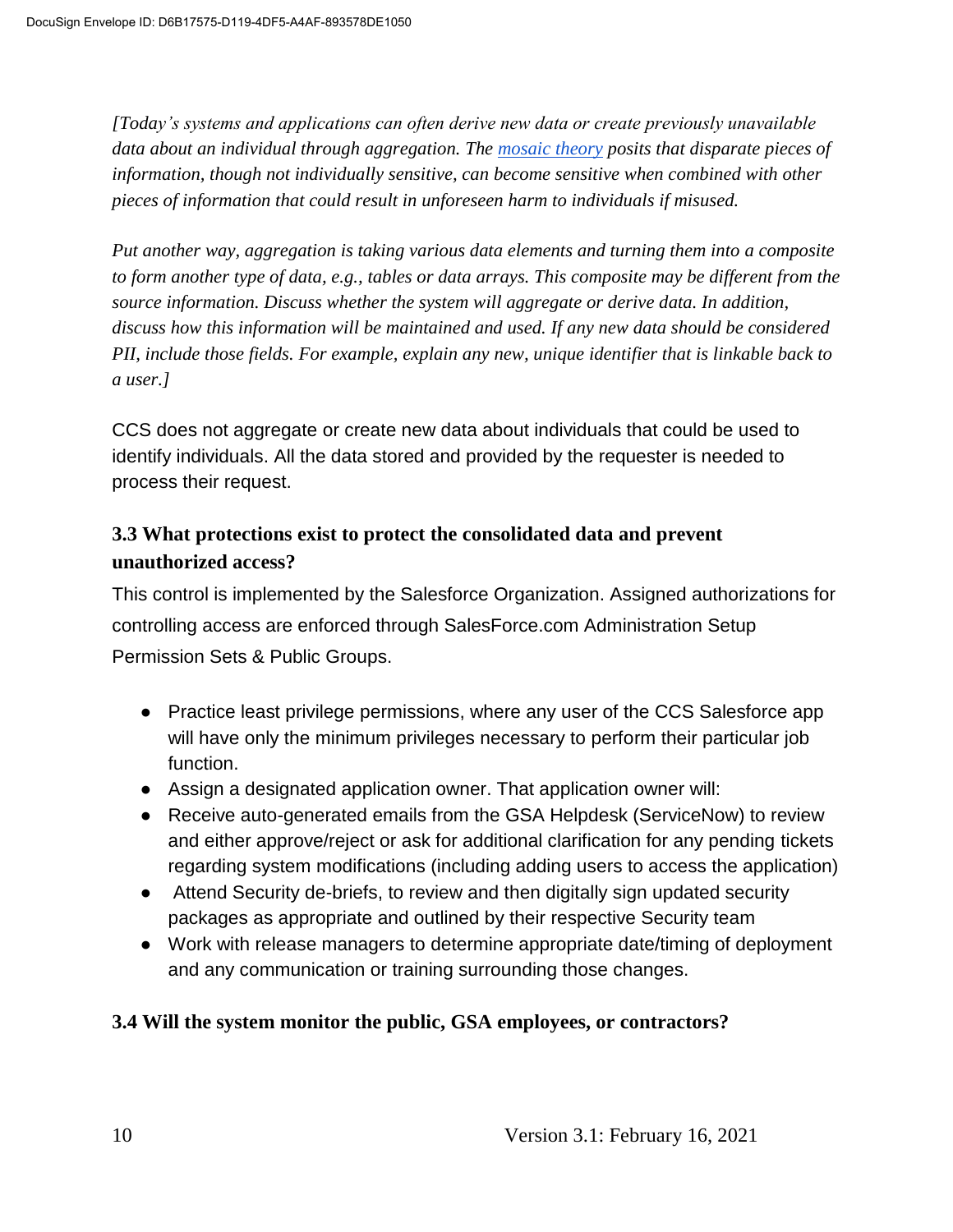No, the system does not monitor the public, employees or contractors. All logs of internal GSA associates who access the system are reviewed on a monthly basis per GSA policy.

#### **3.5 What kinds of report(s) can be produced on individuals?**

CCS can create reports relating to service(s) requested by an Agency Employee. The record can include documents provided by the Agency Employee. For example, these reports can be used to measure GSA's timeliness when responding to requests, an accounting of the total number of applicants, and listing of current providers.

Application activity logs can be produced when needed and are specific to users of the application. Such reports would include listing of records viewed or edited by a given user, timeliness of database transactions, etc.

#### **3.6 Will the data included in any report(s) be de-identified? If so, what process(es) will be used to aggregate or de-identify the data?**

CCS aggregates data and de-identifies families and providers to produce metrics such as Number of Cases by Status and Number of Cases Received by Day. Other reports, such as those referenced above, do not de-identify families or providers.

## **SECTION 4.0 LIMITS ON USING AND SHARING INFORMATION**

*GSA publishes a notice about how it plans to use and share any PII it collects. GSA only shares PII in ways that are compatible with the notice or as stated in the Privacy Act.*

## **4.1 Is the information in the system, application, or project limited to only the information that is needed to carry out the purpose of the collection?**

Any PII is submitted voluntarily by the requestor and is needed to process the request. Therefore, any PII collected is deemed relevant to the request, by the requestor.

## **4.2 Will GSA share any of the information with other individuals, federal and/or state agencies, or private-sector organizations? If so, how will GSA share the information?**

Forms are submitted by the Members/Employees and then CCS program administrators enter the documentation into the CCS Document Management subsystem. Upon approval, the data is hand-entered into the Eligibility and Invoice Processing subsystem to allow for invoices to be processed on behalf of the beneficiary. Once an application or action request is received from a Member/Employee, the information from the

11 Version 3.1: February 16, 2021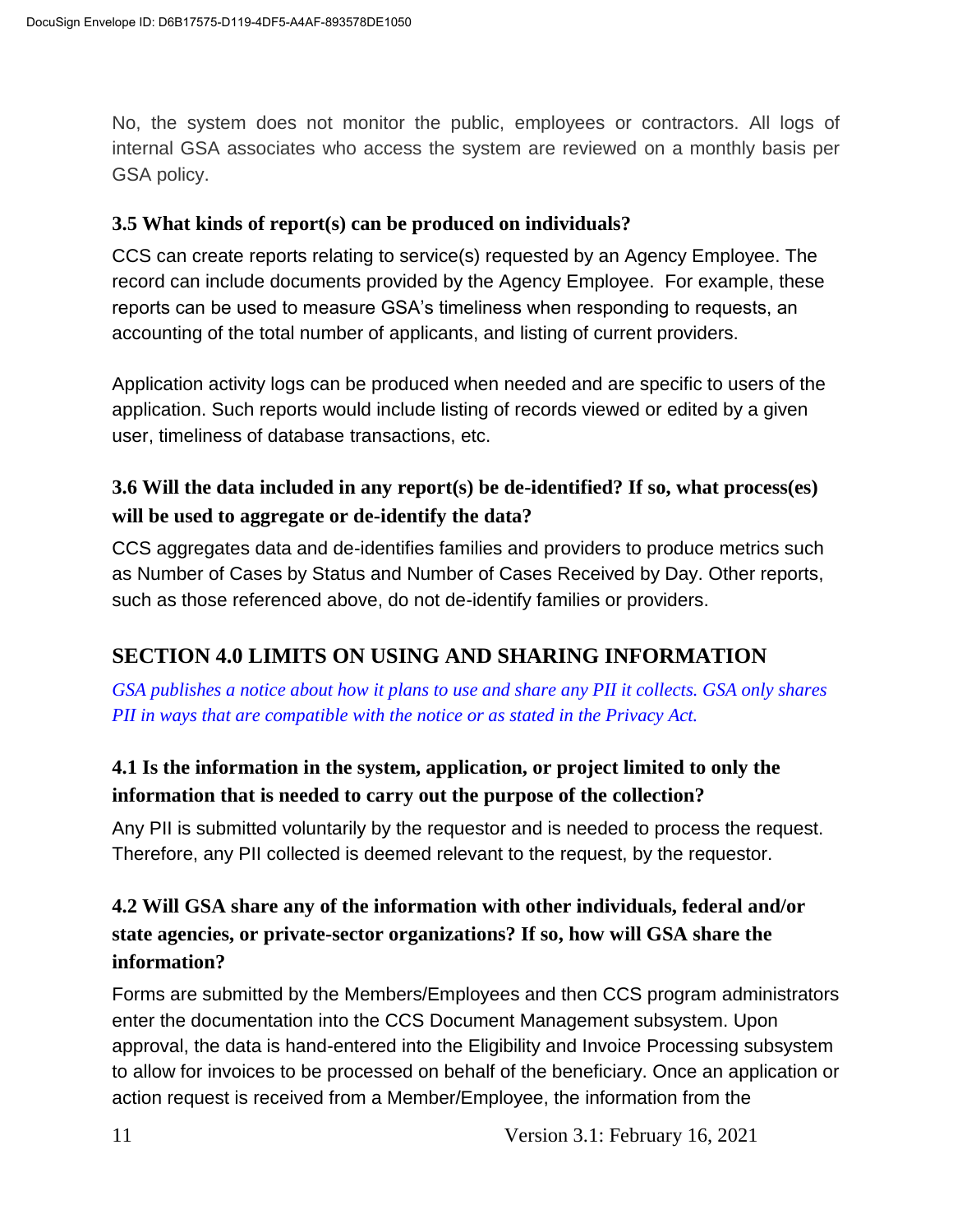documents submitted is entered into the Eligibility and Invoice Processing subsystem by GSA Child Care Subsidy program administrators. When invoices are received by GSA staff, the invoice data is entered and it is shared with Pegasys for processing the payment and with PAR for recording the amounts in the employee record for the W-2 earning statement at the end of the year. The Social Security Number of the employee is required for this processing in order to process the earnings into PAR. The data is retained in CCS, Pegasys, and PAR per the financial management retention policies for at least six years. The Invoice Administrator may reject the invoice and in that case, it would not be entered into CCS or sent to the GSA financial system.

In addition, GSA may disclose system records in accordance with the routine uses listed in the GSA/CEO-1 SORN.

#### **4.3 Is the information collected directly from the individual or is it taken from another source? If so, what is the other source(s)?**

Information is being directly provided by the individuals. Members/Employees submit applications to USDA following the procedures outlined in the application form identified in the Overview. Once the data is received in documentation format, Child Care Subsidy staff enter the individual fields into the system. The individual member/employee provides the information, but not directly into the application.

#### **4.4 Will the system, application, or project interact with other systems, applications, or projects, either within or outside of GSA? If so, who and how? Is a formal agreement(s) in place?**

Yes. GSA staff access CCS information and the data is shared with GSA's Pegasys financial management system. Each month, the child care provider and the employee sign and submit the invoice. The GSA Child Care Subsidy Program administrators will enter the invoice data into the system. The actual invoice is archived in the ImageNow system and the invoice data is transferred to Pegasys for processing after approval by the CCS Invoice Administrator in the system (this portion of the process does not take place on Salesforce). The Invoice Administrator may reject the invoice and in that case, it would not be entered into CCS or sent to the GSA financial system. The only disclosure that the CCS application makes outside of GSA is sending the payment file containing accepted CCS invoice records to GSA's financial system for processing via the back end automated process. The data in the payment file transmitted to the financial system contains the parent's last name as part of the invoice number to ensure proper payment.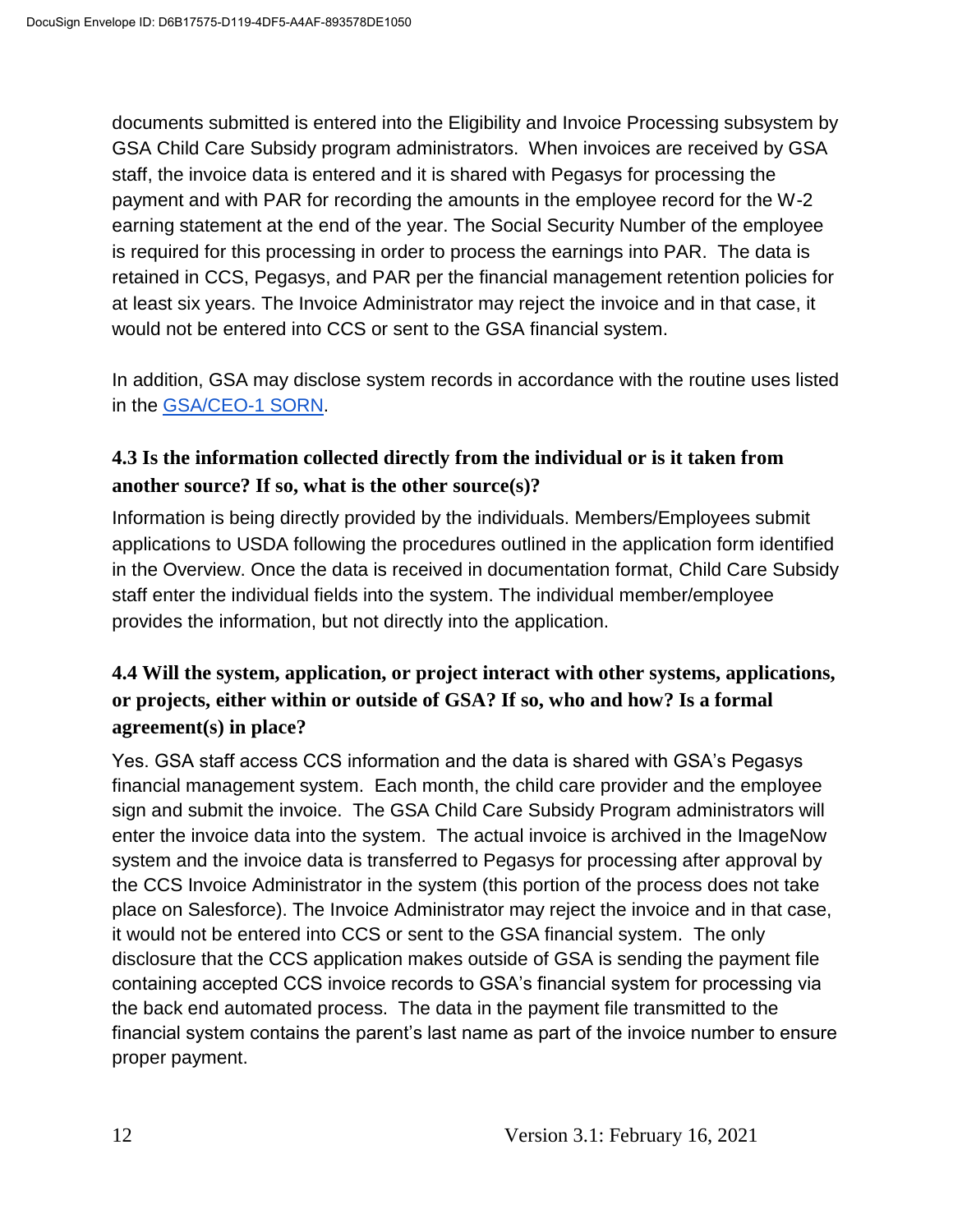There are columns in the CCS database that are updated for the success/failure of the data being transmitted and these columns can be reset in order to send data again. The columns include the date and time the record was sent.

## **SECTION 5.0 DATA QUALITY AND INTEGRITY**

*GSA makes reasonable efforts to ensure that all PII it maintains is accurate, relevant, timely, and complete.*

#### **5.1 How will the information collected, maintained, used, or disseminated be verified for accuracy and completeness?**

The Program Manager and Application Owner are responsible for ensuring data is monitored for relevance and accuracy. In addition, the information is being directly provided by the individuals. It is the responsibility of the individual to assure the data provided is correct. If an individual mis-entered information, they may resubmit forms and attachments as necessary. As a matter of practice, old form attachments are kept but underlying system data is overwritten to reflect the accurate state.

The information is also peer reviewed by CCS Program administrators along with the following error checks.

• The CCS provider vendor code and address code are checked against the USDA financial system to include whether the provider is in an active status.

■ Each GSA employee's SSN will be validated in the exchange with the PAR system. If the SSN or name is incorrect, the data exchange with PAR will fail and a person will have to review and correct the data manually.

## **SECTION 6.0 SECURITY**

*GSA protects PII from loss, unauthorized access or use, destruction, modification, or unintended or inappropriate disclosure.*

## **6.1 Who or what will have access to the data in the system, application, or project? What is the authorization process to gain access?**

● Application roles are granted to individuals after the submission of an Enterprise Access Request System (EARS) form. EARS captures the request for the individual including the role they are requesting in the application. The request is

13 Version 3.1: February 16, 2021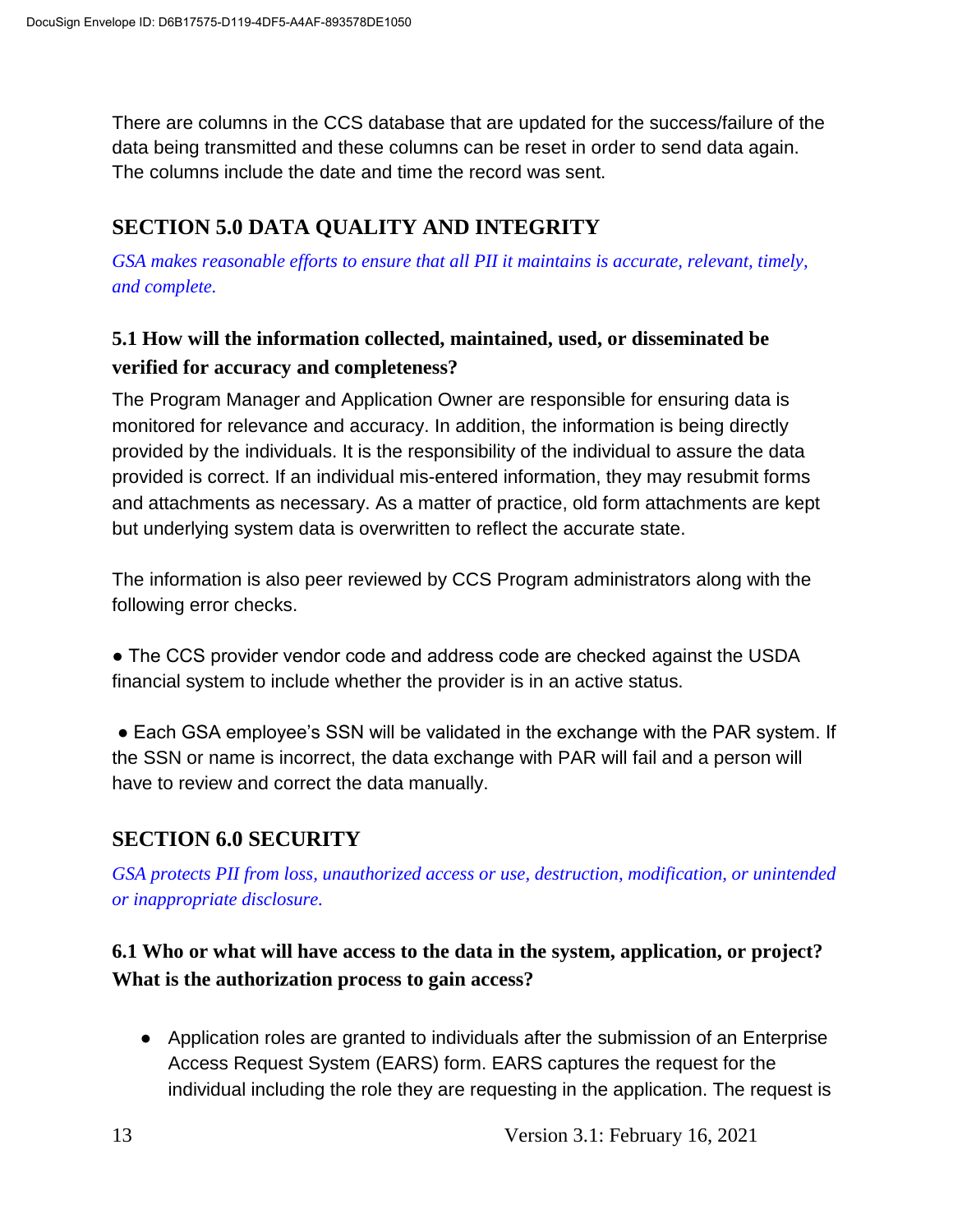processed through a workflow including approval by authorized personnel. After the EARS request is approved, a database administrator will create the user account and assign the appropriate roles based on the EARS request. This process ensures that users only gain access to the data and operations that they require to perform their job in the process. Per GSA requirements, an annual review of accounts is performed to confirm the users with access are still valid. There are less than ten users who have access to this data.

- Salesforce administrative staff also have access to the system. All Salesforce System Administrators are required to have a GSA Short Name Account (SNA). The SNA is used to grant administrative access to workstations, servers, or sensitive applications. Salesforce System Administrators need administrative access to Salesforce orgs and minor applications in order to provide support to Salesforce users and their associated permissions, groups and sharing rules. Additionally, they require administrative access in order to effectively perform Salesforce deployments and data loads. Salesforce System Administrators are required to login with a SNA token to keep their administrative duties separated from their regular duties. System changes made by these users will be tracked by Created By & Modified By fields. Login activity to the ORG is reviewed by the ISSO, per GSA Policy, on a weekly basis. Additionally logs are downloaded and archived/reviewed on a monthly basis. Any unauthorized activity is reported to the Information System Security Manager (ISSM) and the GSA IT Service Desk upon discovery.
- All access is granted via a request made to the GSA IT Service desk (Service Now) which is then approved by the Salesforce minor application owner. Once approved, the user is then granted role-based access to the system by system administrators.
- This application is hosted in the Customer Engagement Org (CEO) of Salesforce. All GSA employees and contractors who require access to this application must have either a Salesforce or Salesforce Platform license within the CEO as well as one of the custom CCS Permission Sets in order to have access to this application.
- Designated app owners have control over approving/denying user access requests (via ServiceNow).
- Practice least privilege permissions, where any user of the CCS Salesforce app will have only the minimum privileges necessary to perform their particular job function.
- Salesforce system administrators operating within the Salesforce CEO org are required to have Tier 2S clearance to be granted their designated SNA account/credential. All System Administrators are required to access the system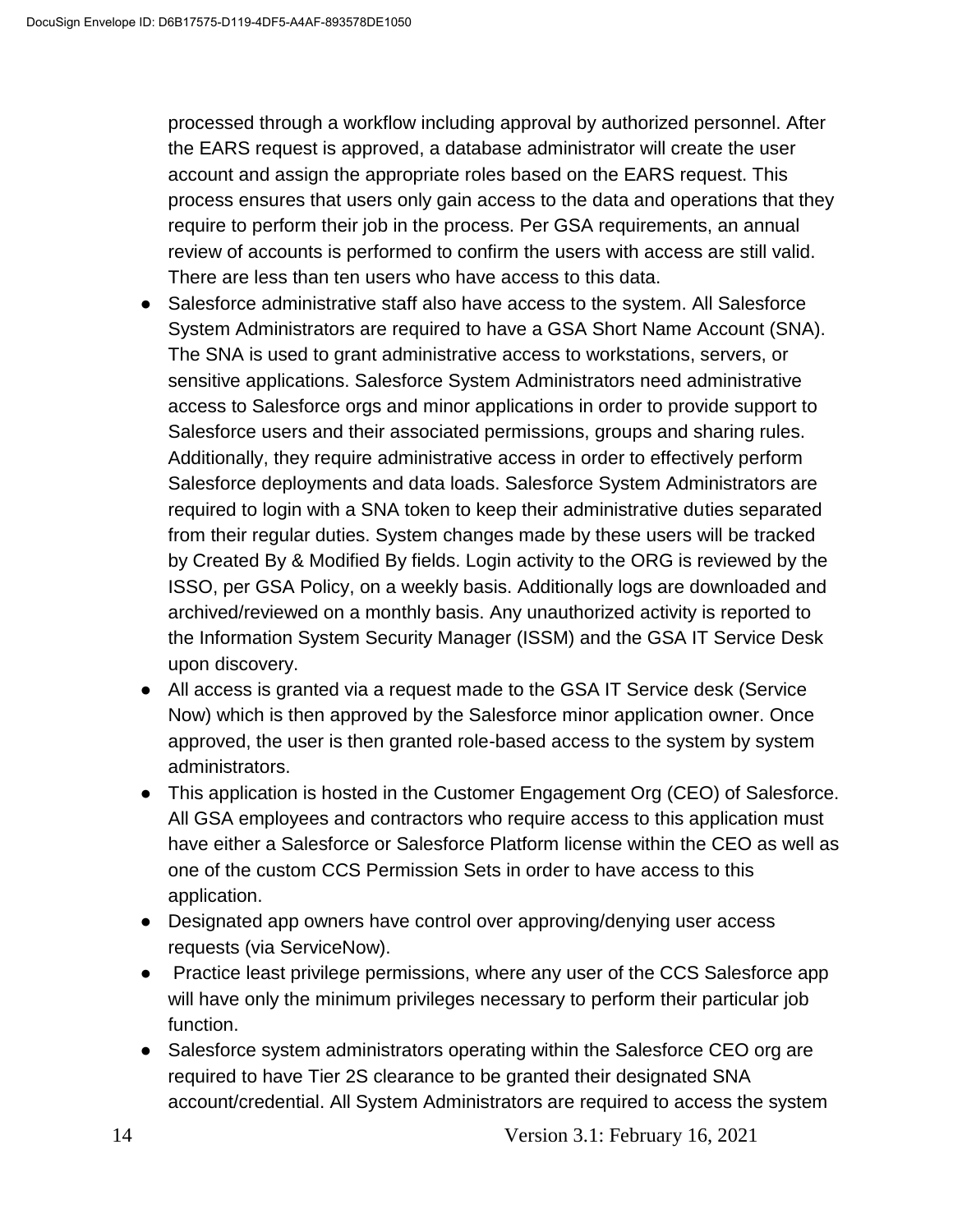with provided SNA credentials. Designated by OPM, Tier 2S clearance is a moderate risk (formerly MBI Level 5B) required for Non-Sensitive Moderate Risk (Public Trust) positions.

- Using the aforementioned Profiles & Permissions the application allows users across GSA to set up primary controlled document records, and manage the collaboration, approval, and concurrence processes needed for the primary record. The application leverages a custom Salesforce.com data object to store information about the primary records, leverage Salesforce.com sharing settings and criteria-based sharing rules to control visibility and access to the primary records, and utilize a Visualforce user interface to allow users to add approvers and designate different approval types from one centralized approval step screen.
- Per GSA Salesforce Technical Guideline, profiles "GSA System Administrator", and "GSA System User" will receive access to all objects and fields at the profile level. These administrative profiles also will modify all/view all access to all records in this application. This is an existing construct that will not be altered through this project.

## **6.2 Has GSA completed a System Security Plan (SSP) for the information system(s) or application?**

Child Care Subsidy is a Salesforce Minor application in the CEO ORG which falls under EAS (Enterprise Application Services); EAS SSP authorization expires March 31, 2021.

## **6.3 How will the system or application be secured from a physical, technical, and managerial perspective?**

As Salesforce is a cloud-based product, the minor application is protected by a multitiered security process. The cloud platform along with GSA's implementation of security controls provides a robust security profile. The data is protected by multiple access controls to the data, including login controls, profiles within the application and permission sets in the program. Program management has authority to grant access to the application at all application levels. All higher level system support staff are granted access based upon need to know/requirement based needs.

## **6.4 Are there mechanisms in place to identify and respond to suspected or confirmed security incidents and breaches of PII? If so, what are they?**

Intrusion systems at the agency level provide a layer of security monitoring. Access to the GSA ORG unit is reviewed on a weekly basis, application permission sets are annually reviewed by the application owner.

15 Version 3.1: February 16, 2021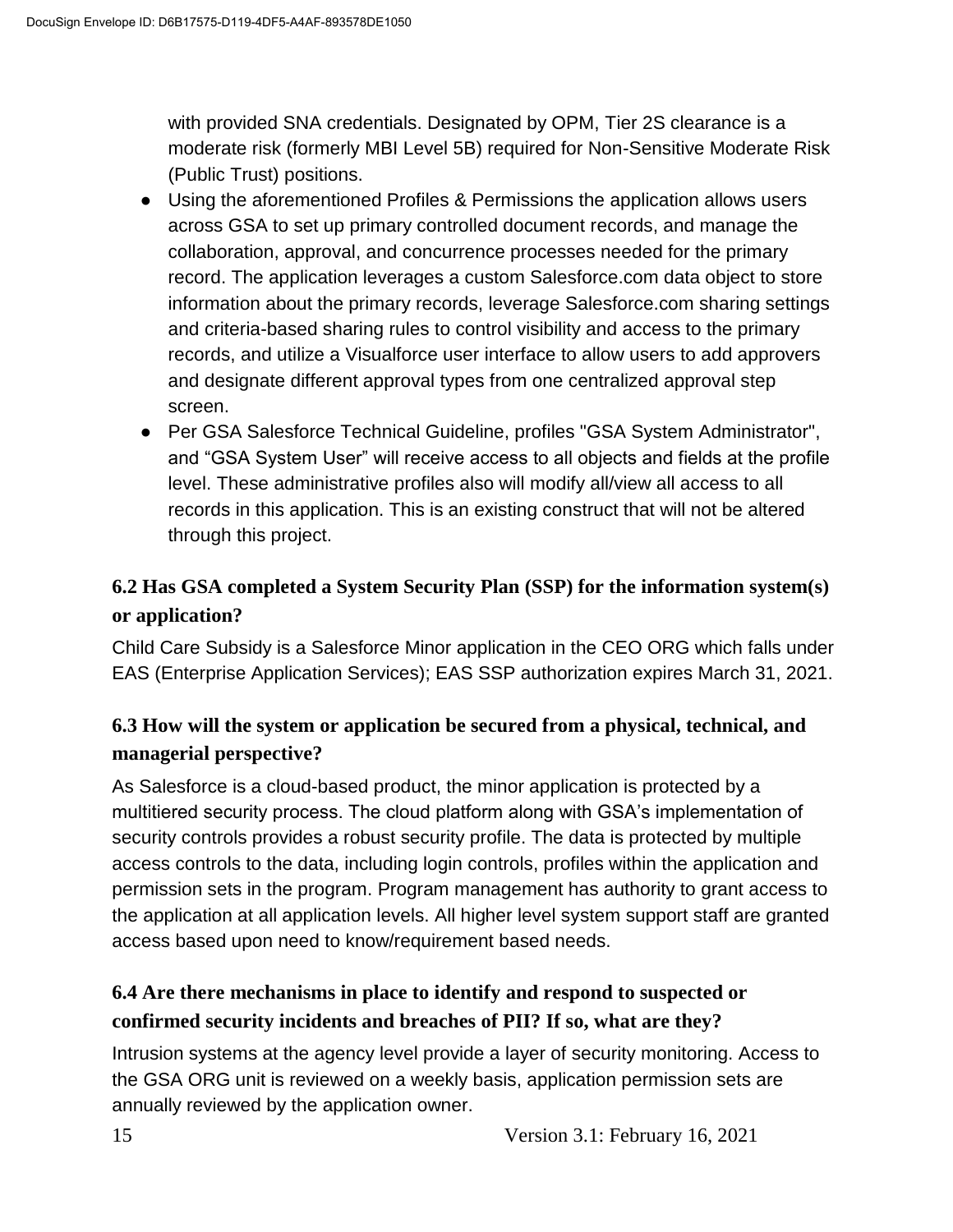#### **SECTION 7.0 INDIVIDUAL PARTICIPATION**

*GSA provides individuals the ability to access their PII and to correct or amend it if it is inaccurate. If GSA exempts a system or program from access, amendment and other provisions of the Privacy Act, it notifies the public of that exemption.*

## **7.1 What opportunities do individuals have to consent or decline to provide information? Can they opt-in or opt-out? If there are no opportunities to consent, decline, opt in, or opt out, please explain.**

Disclosing information to CCS is voluntary, as stated in the application package. Individuals who have questions or concerns about the submission requirements can contact the CCS:

https://insite.gsa.gov/topics/hr-pay-and-leave/worklife-programs/child-care-for-gsaemployees contains contact information for the program administrators. After an employee contacts the program, the program administrator will send application packet and additional information is available in the System of Records Notice (SORN):

https://www.gsa.gov/portal/getMediaData?mediaId=124926

#### **7.2 What procedures allow individuals to access their information?**

The SORN requires the individuals to address requests to the system manager of the application for access to their own information. Individuals may reach out to the GSA Child Care Subsidy point of contact via this website, https://insite.gsa.gov/topics/hr-payand-leave/worklife-programs/child-care-for-gsa-employees

#### **7.3 Can individuals amend information about themselves? If so, how?**

Individuals do not have access to the application directly. They must obtain information from program administrators and each agency has a different path to obtaining the information. There are individual points of contact for assistance with the program. The POCs with phone numbers and emails are identified on GSA's intranet.

#### **SECTION 8.0 AWARENESS AND TRAINING**

*GSA trains its personnel to handle and protect PII properly.*

**8.1 Describe what privacy training is provided to users, either generally or specifically relevant to the system, application, or project.**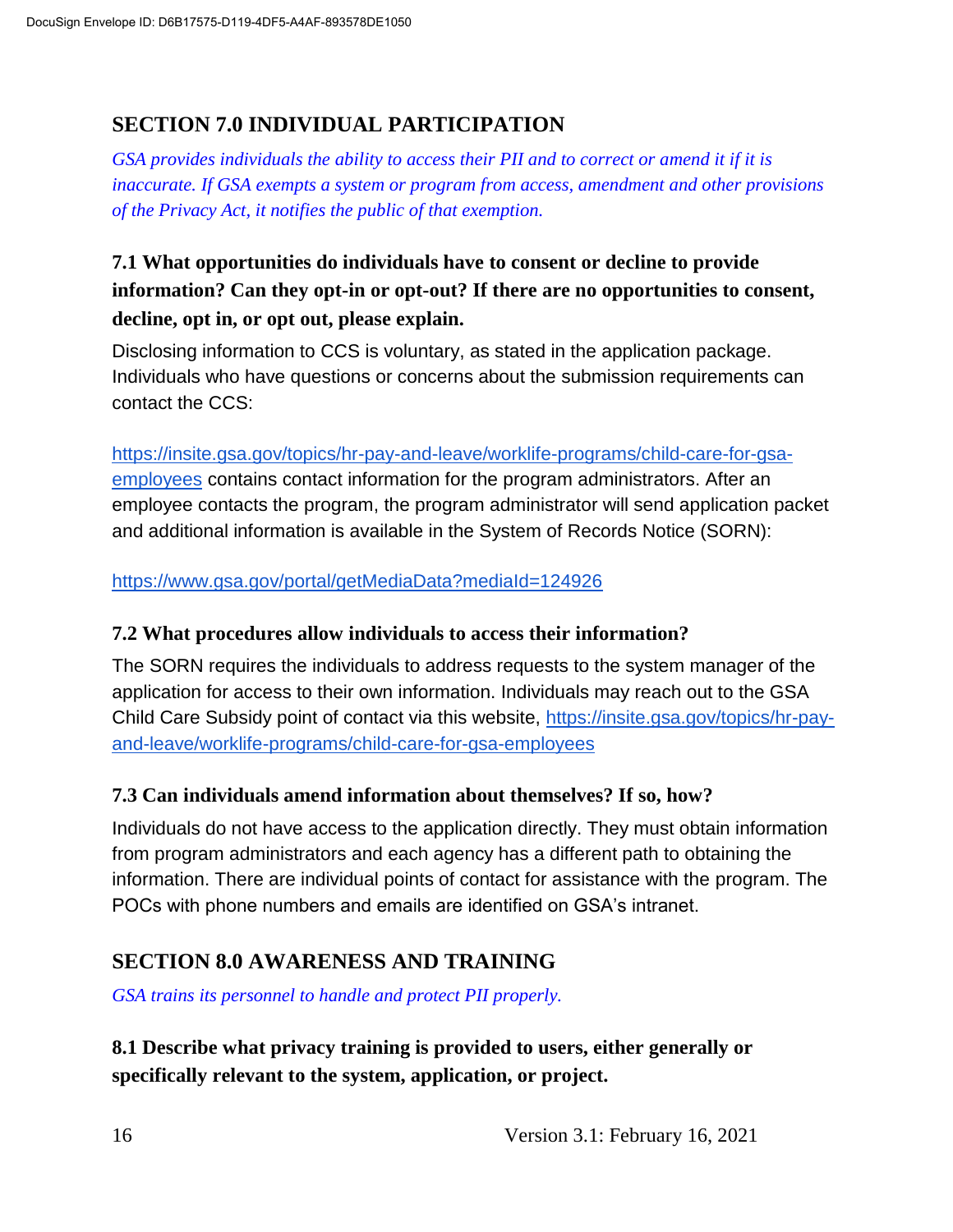All GSA employees and contractors with access to this system are required to complete IT Security Awareness and Privacy Training on an annual basis. Users who fail to comply may have all access to GSA systems revoked. High level system users receive annual role-based training for accessing systems with elevated rights. Those who fail to comply have access revoked.

#### **SECTION 9.0 ACCOUNTABILITY AND AUDITING**

*GSA's Privacy Program is designed to make the agency accountable for complying with the Fair Information Practice Principles. GSA regularly checks that it is meeting the requirements and takes appropriate action if it is not.*

#### **9.1 How does the system owner ensure that the information is used only according to the stated practices in this PIA?**

Salesforce event monitoring is available for activity audits. Designated app owners have control over approving/denying stakeholder user access requests (via ServiceNow).

Salesforce system administrators operating within the Salesforce CEO org are required to have Tier 2S clearance and use their designated SNA account. Access controls are monitored in accordance with GSA IT Policy.

<sup>[1]</sup>OMB Memorandum *Preparing for and Responding to the Breach of Personally Identifiable Information* (OMB M-17-12) defines PII as: "information that can be used to distinguish or trace an individual's identity, either alone or when combined with other information that is linked or linkable to a specific individual." The memorandum notes that "because there are many different types of information that can be used to distinguish or trace an individual's identity, the term PII is necessarily broad." [2] Privacy Act of 1974, 5 U.S.C.  $\S$  552a, as amended.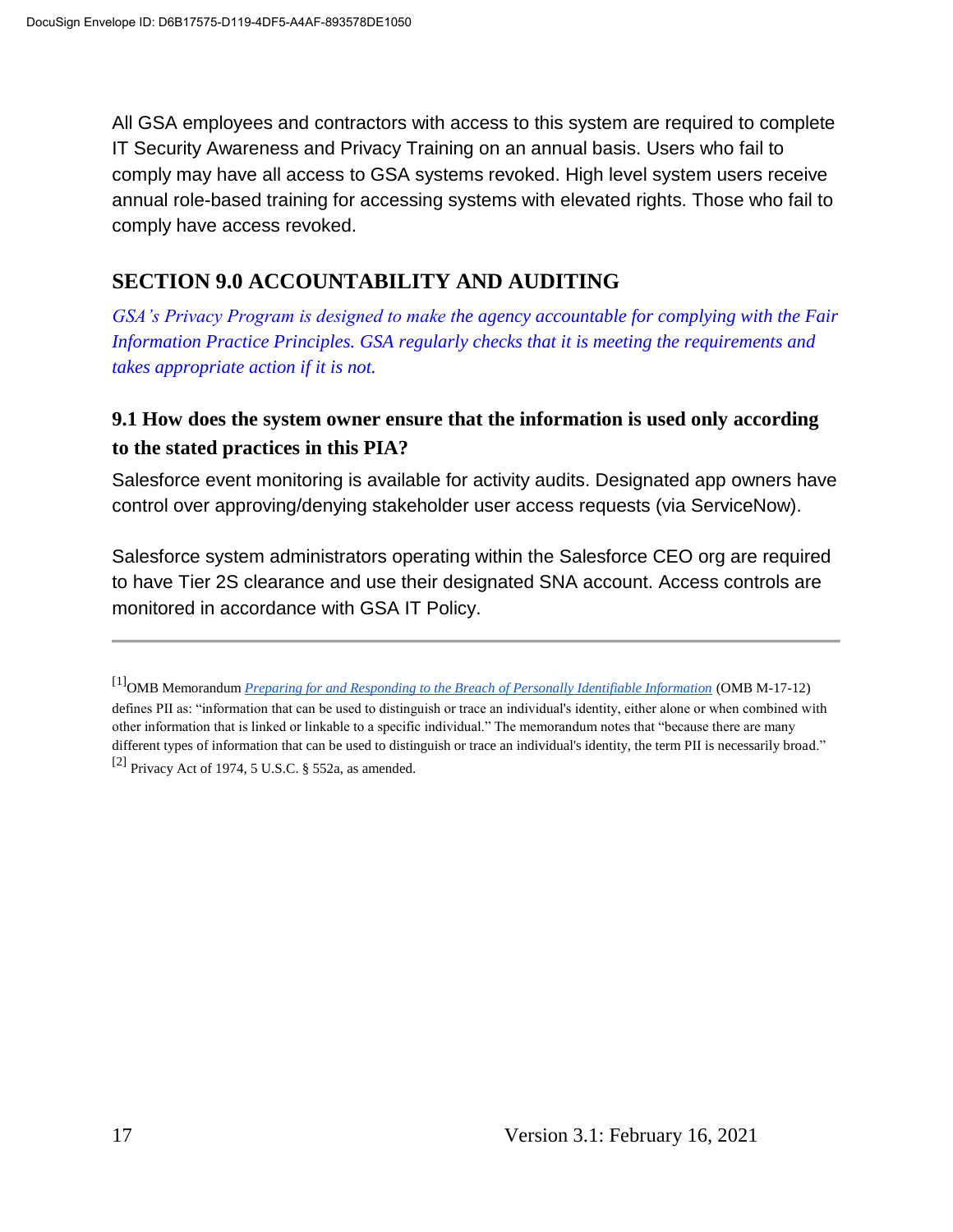

#### **Certificate Of Completion**

Envelope Id: D6B17575D1194DF5A4AF893578DE1050 Status: Completed Subject: Please DocuSign: Child Care Subsidy\_PIA\_2021.docx Source Envelope: Document Pages: 17 **Signatures: 3** Signatures: 3 **Envelope Originator: Envelope Originator:** Certificate Pages: 2 Initials: 0 Denise Ingram AutoNav: Enabled EnvelopeId Stamping: Enabled Time Zone: (UTC) Dublin, Edinburgh, Lisbon, London

#### **Record Tracking**

Status: Original 2/22/2021 2:22:23 PM Security Appliance Status: Connected Pool: FedRamp

#### **Signer Events Signature Timestamp**

Mark Vogelgesang mark.vogelgesang@gsa.gov US General Services Administration Security Level: Email, Account Authentication Signature Adoption: Pre-selected Style (None)

#### **Electronic Record and Signature Disclosure:**  Not Offered via DocuSign

Nathaniel Ciano

nathaniel.ciano@gsa.gov US General Services Administration Security Level: Email, Account Authentication

#### **Electronic Record and Signature Disclosure:**  Not Offered via DocuSign

Richard Speidel richard.speidel@gsa.gov Chief Privacy Officer US General Services Administration Security Level: Email, Account Authentication (None)

**Electronic Record and Signature Disclosure:**  Not Offered via DocuSign

Holder: Denise Ingram denise.ingram@gsa.gov Storage Appliance Status: Connected Pool: US General Services Administration Location: DocuSign

.<br>DocuSigned by: Mark Vogelgesang

Using IP Address: 138.88.196.172

**DocuSianed by:** Nathaniel Ciano 113E72276281433..

Signature Adoption: Pre-selected Style (None) Using IP Address: 159.142.71.5

Viewed: 2/22/2021 3:27:31 PM Signed: 2/22/2021 3:27:39 PM

Sent: 2/22/2021 2:26:38 PM

Sent: 2/22/2021 2:26:38 PM Viewed: 2/22/2021 3:15:33 PM Signed: 2/22/2021 3:15:42 PM

| Status: Complete |  |
|------------------|--|
|                  |  |

1800F F St NW Washington DC, DC 20405 denise.ingram@gsa.gov IP Address: 159.142.71.5

Location: DocuSign

Sent: 2/22/2021 2:26:37 PM Viewed: 2/22/2021 2:28:39 PM Signed: 2/22/2021 2:28:48 PM

DocuSigned b Richard Spridel

Signature Adoption: Pre-selected Style Using IP Address: 216.15.2.197

**In Person Signer Events Signature Timestamp Editor Delivery Events Status Timestamp Agent Delivery Events Status Timestamp Intermediary Delivery Events Status Timestamp Certified Delivery Events Status Certified Delivery Events Timestamp**